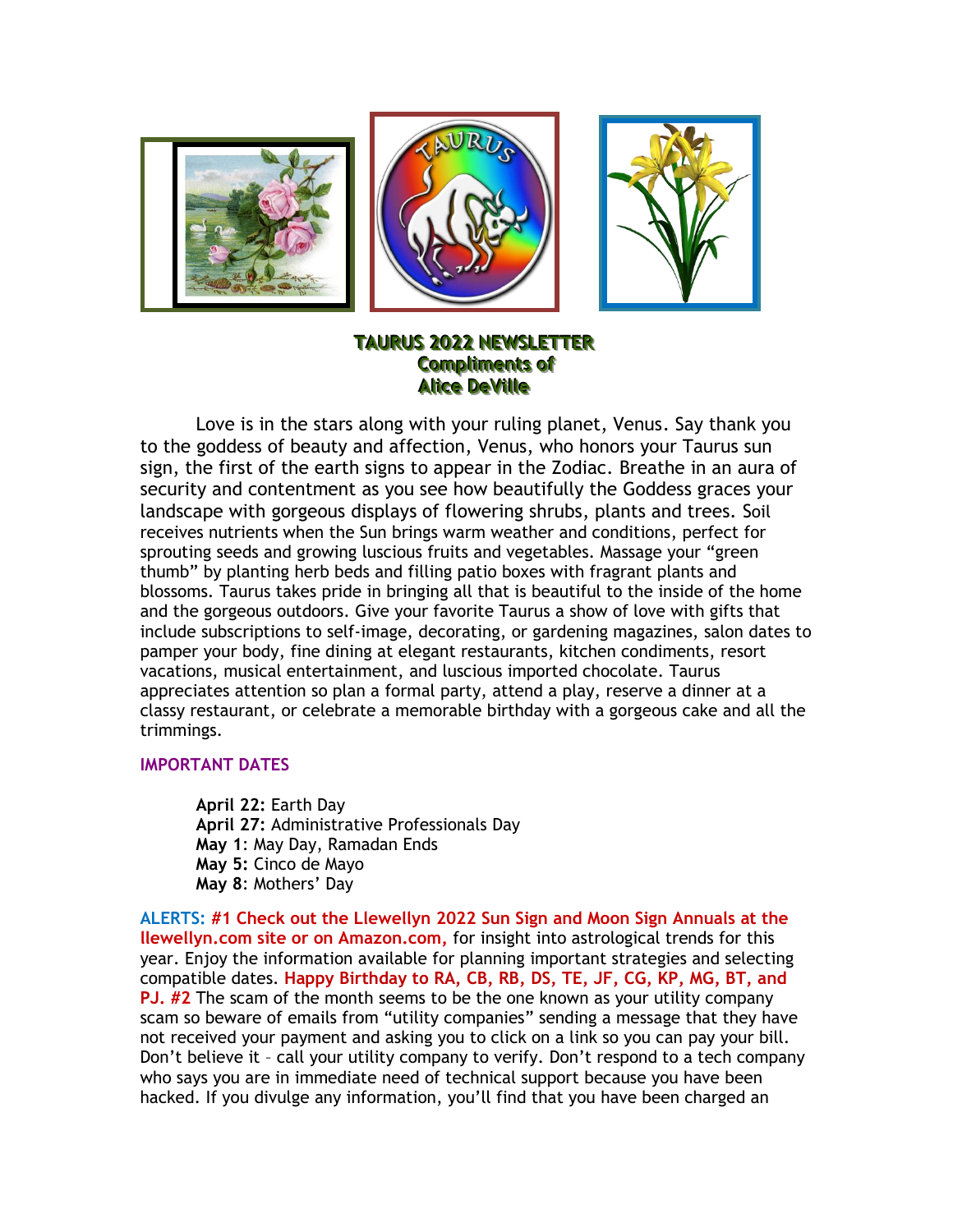exorbitant amount of money to protect it for "the next few years." Get out fast, don't place any calls to numbers you are provided with, and call the organization where you purchased your computer to check on support you may have purchased. You'll find the scammers **never** had your passwords and want to make it seem like you are being saved from loss of data. Think twice about accepting Facebook friends that you don't know; beware of those who constantly change their photos or who claim to be affiliated with dating groups and saw your photo online. Do not follow their instructions. The party "contacting you may have been hacked." Stay on the lookout for drive-by thieves if you are expecting packages. Many groups are coming from out of state and trolling neighborhoods.

The winner of the \$10 drawing for March is RJ. April clients who schedule consultations of one hour or more are also eligible for this discount in the drawing scheduled for April 30. The May winner will receive a \$10 certificate to apply toward a future consultation. Winners receive notification via e-mail. Payments for all services go via PayPal [\(www.paypal.com\)](http://www.paypal.com/) where you can use either credit cards or debit cards directly from your checking or savings account at this secure site which notifies me when the funds have been received in my account. The PayPal affiliated e-mail account is [alice.deville27@gmail.com.](mailto:alice.deville27@gmail.com) My phone number is 1-813-374-5398.

## **TAURUS and THE YEAR AHEAD**

**Happy Birthday, Taurus!** Your Sun sign often comes in with rain and blooms in good manners, grace, sensible decision-making, artistic flair, and resourcefulness. Ruled by Venus, Taurus oversees the income-oriented  $2^{nd}$  House of earnings, salary, potential, and power, all the money available to you, how you spend your hard-earned cash, the goods and services you desire, personal development, material possessions and people who provide you with related services including those in the banking, financial services, self-improvement and teaching industries. You seek lucrative work and profitable contracts. Although you like to stick with the familiar and enjoy security, when work no longer provides satisfaction, you seek a better option making use of highly polished skills and your gifts of diplomacy and tact. Born under the sign of the Bull, you are both an earth sign and the first of four fixed signs. Changing your mind doesn't come easily. You work through hard obstacles with passion and a strong determination to overcome them. Some material in this section applies to those with a Taurus Ascendant or a heavy concentration of Taurus planets. Consult your astrologer for full details. This year the Sun entered your sign on April 19 at 10:24 PM EDT and leaves on May 20 at 9:23 PM EDT. **Jupiter in Pisces moves compatibly with the Suns of those born in the last third of Taurus, dates benefiting your Taurus sun in your solar 11th House of wishes, dreams, goals, friends, groups, associations, clubs, your employer's assets, and humanitarian initiatives through December 20 when it moves to Aries but not before giving you a few teaser months of how the planet operates in a fire sign.** This transit happens every 12 years based on activity in your contact-oriented 11<sup>th</sup> house and how the transit affects important decisions, especially if you have planets residing in this house. Bond with professional affiliates and personal friends showcasing your strategies and building a strong network with your team to strengthen efficiency, commit to goals, and help others get back on track after a long span of juggling routines. You could be in the limelight for your performance and innovative contributions to improve worthy causes. A promotion could be in your future. Jupiter moves to Aries on May 10 and goes retrograde in your solar 12<sup>th</sup> house on July 28. Jupiter moves back into Pisces, a sign Jupiter loves, on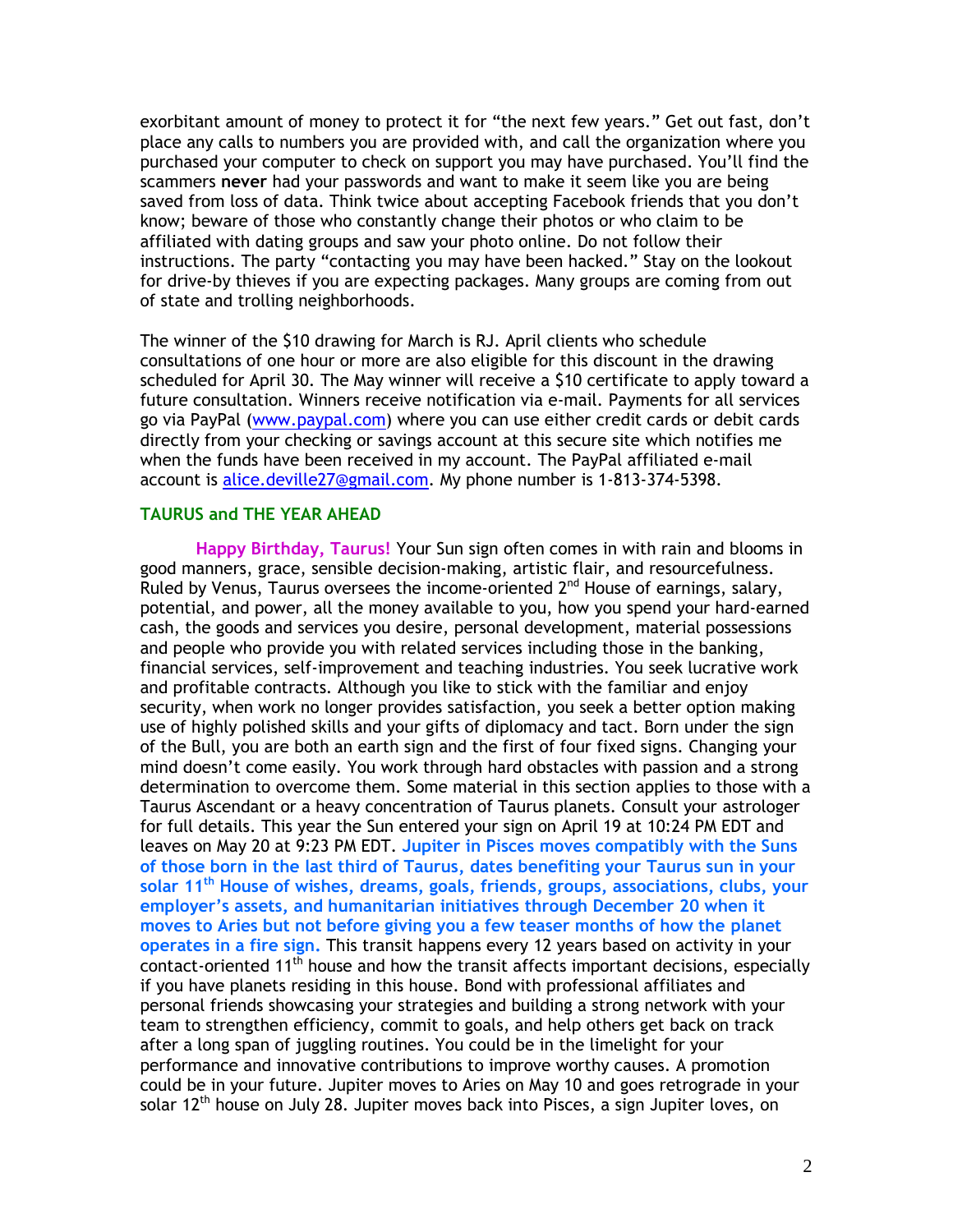October 28 this year and affects each Taurus for at least a few weeks in 2022. Jupiter turns direct in Pisces on November 23 and stays direct through the end of 2022. It will resurface in Aries on December 20 and move forward into the new year blazing new trails and energizing projects of interest. Some of you may apply for scholarships, grants, and new work positions. Training improved your credentials in recent months, and now it is time to accept the best offer. If you are ready to retire, explore the most desirable location that helps your dreams come true. **Restrictive Saturn in Aquarius ignites your highly active solar 10th House and stimulates your desire to strengthen your career options by making adjustments to defuse the remnants of Coronavirus-driven disruptions that affected your goals, schedules and plans.**  Although stern taskmaster Saturn has fortitude, it will be retrograde this year from June 4-October 23 creating delays in plans or urging you to rethink strategies. Those of you born April 20-May 3 experience the greatest impact from Saturn's demands in 2022. As I write this section, Saturn is transiting 23-24 degrees of Aquarius most affecting those born May 14-15. You may be acutely aware that Saturn forces you to address problems that are affecting you since Uranus in Taurus is exactly in hard (square) aspect to your Suns in your solar  $1<sup>st</sup>$  House making waves on major facets of your life. Identify problems that are affecting you and analyze what you see to provide solutions for coping with conditions that interfere with your daily routine. This month new strains of Omicron are emerging in a large number of states. Stay safe, get vaccine boosters, wear the mask where mandated or keep one handy, and continue to maintain social distancing. Tackle challenges that come your way related to both you and family members while these difficult aspects unfold. Balance your time since you tend to work too much when tension accelerates. Minimize stress levels when conflict surfaces by staying calm and poised. Nip emerging demands in the bud. Show taskmaster Saturn that you've got the tenacity to bring more stability and joy to your life despite the challenges. Use the gifts you own and treasure their reliability. Call your astrologer, coach, headhunter, business advisor, or realtor depending on your life plan. **Uranus in Taurus is shaking loose in your sign and solar 1st House and most affects those born May 1-10 this year, remaining in your sign through April 2026.** Those of you with dates in the limelight are subject to Uranus shakeups periodically throughout your 2022 birthday cycle. Transits like this create turbulence demanding that you tie up loose ends so you can manage the next round of surprises that seem never-ending and spontaneous. **Uranus sits right in the center in your solar 1st House** of personality, self-interest, energy, passion, creativity, assertiveness, innovation, and health matters and will probably affect many of these themes or those affiliated with the actual house Taurus occupies in your birth chart. The result of dealing with a Uranus cycle in your sign is that it brings disturbance and change, and that frustrates a Taurus since you don't really like disrupting your life. You want control over what is happening close to you and that is not always possible during a Uranus transit. You'll shock those close to you when they notice a difference in your temperament as you experience a breakthrough that makes you want to eliminate conditions that have no further value in your life. Prepare for surprise visitors, health changes, financial windfalls, and work shakeups. Uranus started out the year retrograde and went direct on January 19. It will turn retrograde again August 24 and move direct on January 22, 2023. Foster stable practices. Maintain safety, security and trust levels. Find adventure in making meaningful changes. Be aware that two Taurus eclipses land in your first house this year. **Neptune in Pisces is blissfully touched by your sign, Taurus, especially in this cycle, for those born May 10-16 in your solar 11 th House** of goals, wishes, friendships, your employer's assets, political connections,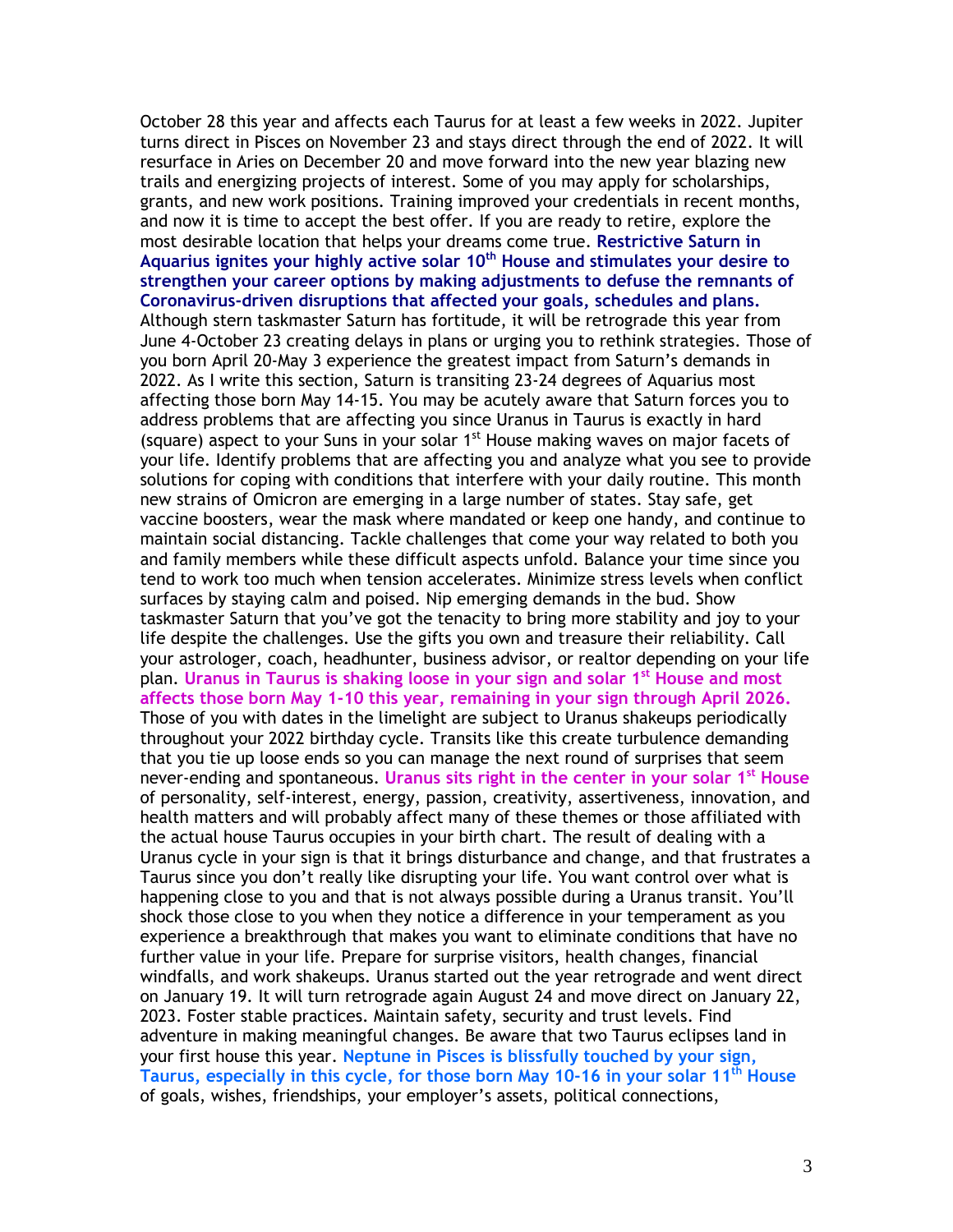professional affiliates, and organizations. This intuitive transit aids in neutralizing some of the disruptive Uranus tension. Maybe you've noticed the calmer vibe congregating at your heels lately. Neptune attracts you to the behavior and mindsets of diverse individuals or groups so that you can determine whether these relationships are worth keeping or could be dropped from your list of desirable contacts. You'll experience inner signals that allow you to attract positive individuals who speak truthfully with no fibs, mixed messages, or fuzzy explanations that distort facts and drain your psyche. With this sextile aspect from Neptune, you meet the type of people you want to cherish in your life – caring people with similar philosophies who compliment your true purpose. This transit strengthens psychic intuition which you can use well to adapt your timeline during this insightful birthday cycle. Decide what works best for you and plan fun and enjoyment for your down time. Neptune goes retrograde from June 28 EDT-December 3, 2022, EST. Dance, listen to music, enjoy comedy, and tune in to favorite dramas to satisfy your expansive mind during this unusual time. Volunteer at food banks, enroll in self-development classes, or pursue creative arts. **Pluto in Capricorn affects you if born May 15-20 in a powerful and transformative way in the solar 9th House of long-distance travel, publishing and journalism, foreigners, in-laws, advanced education, languages, spirituality, legal matters, professional opinions and culture. The planet of deep transformation goes retrograde from April 29-October 8 EDT.** This Planet has been hanging out in your solar 9<sup>th</sup> house since January 2008. The 2022 transit continues to work slowly to help you realize the treasures you have in your higher mind that will clarify ambiguity once you remove the blocks. Awaken your consciousness to allow Pluto to help you see the reality you've been avoiding. How would you benefit if you eliminate the unwanted baggage? Open up those closed-in spaces! Even if you don't have issues with every theme listed, people around you could be dealing with related dilemmas. Review tasks or plans for handling financial matters, travel, higher education, publishing, relationships with in-laws and health. Consult specialists who provide you with lifechanging advice that affects your medical, legal, spiritual, financial, or professional interests. Keep records current so that you can easily make impending changes that affect your life. Enjoy 9<sup>th</sup> House themes involving travel, metaphysics, classes, degree programs, writing, interactions with in-laws or exchanging information with individuals from other countries or cultures. You'll happily attract an abundant flow of positive energy this year knowing that this long journey through your house of the higher mind is coming to a close. Smile and let your spirit soar as you embrace change from the inside out. Your psyche and soul energy runs deep. A loving heart compliments your world.

**Your birthday cycle includes all 4 of the eclipses prominent during 2022 and two that occurred in November and December of 2021 in Taurus and Sagittarius. The houses to keep an eye on in the year ahead are your solar 1 st and 7th Houses through your 2022 birthday cycle. Still relevant is the November 19 lunar eclipse in Taurus at 27**°b **14' that highlights your appearance, initiatives, planned activity, passion, personality and self- image.** Dust off your resume if a new job is in your plans. Some of you may be freelancing, working flexible hours or starting a new business this year. Take a healthy break if making a job change is your plan. **The final solar eclipse of 2021 occurs on December 4 in Sagittarius at 12°** $\cancel{x}$  **22' in your solar 8 th House of joint income and assets, debt, estates, deep psychological insight, sex, birth, death, taxes and regeneration.** Matters of accountability and responsibility come up for many of you leading you to spend time on assessing the state of your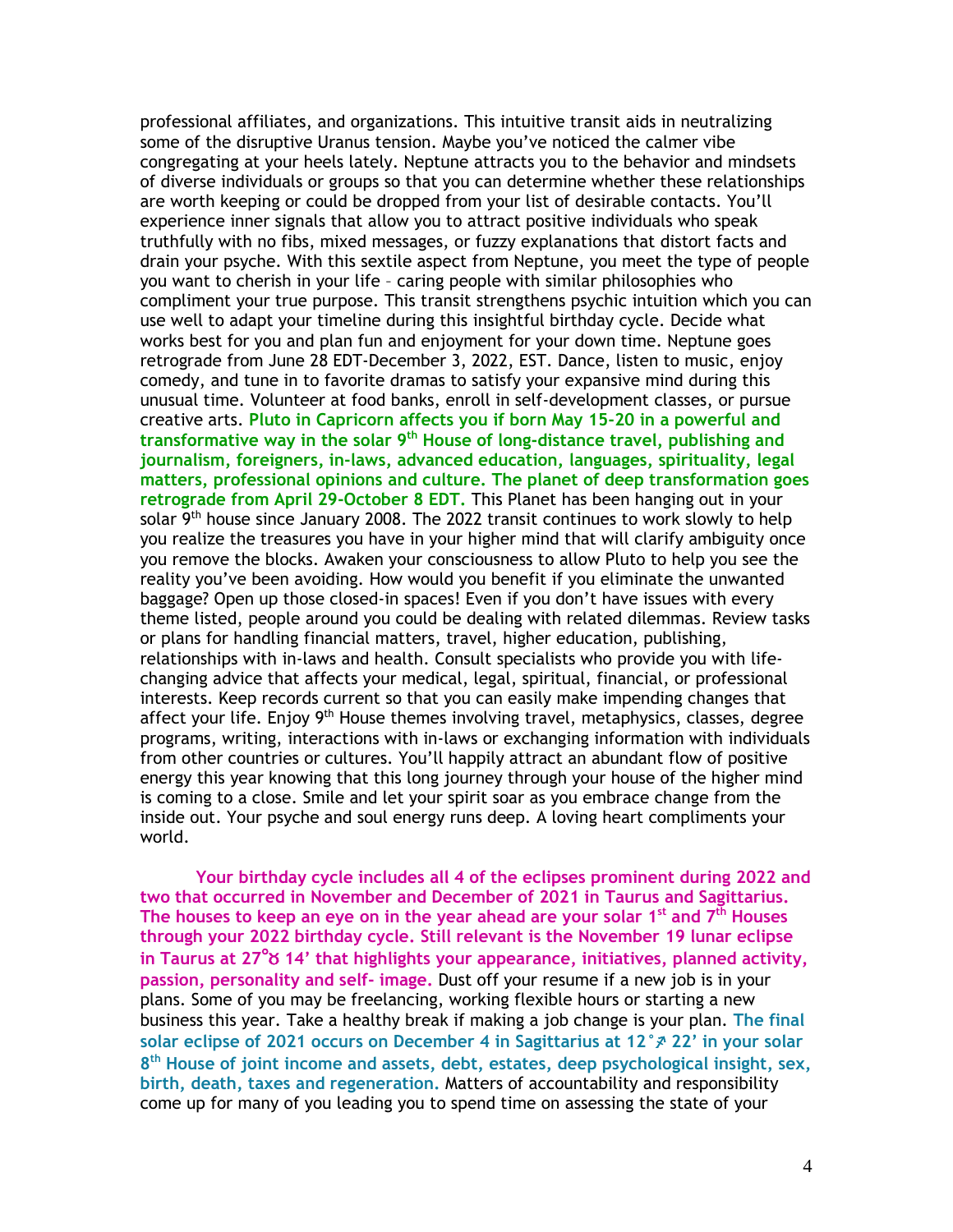finances including the feasibility of a home refinance, a consolidated consumer loan, reduction of credit card debt, or a retirement plan. You may have drawn up a new will or updated the current edition. Expect matters already in progress to escalate and require firm action through mid-May. The eclipse energy allows you to identify any stuck places that need attention and help you create solutions to give you more latitude in your decision-making. **The First Solar eclipse of 2022 falls on April 30th, a New Moon in Taurus at 10°**b **28' in your solar 1 st House of self-image, appearance, initiatives, planned actions, passion, personality, and drive.** It's all up to you to keep your goals on tract and deliver what you promised. Make necessary adjustments and meet deadlines along with keeping your life in balance and taking time off to play or relax instead of keeping a dogged pace. Improve your health and personal appearance, a demand that eclipses in the first house often make. Expect some adjustments in work routines or surroundings. Finances could be all over the map – from no raises and pay cuts to a nice bonus or promotion. **The first lunar eclipse of 2022 falls on May 16 th in Scorpio at 25°**h **18' in your Solar 7 th House of relationships that covers personal, intimate, and business connections including consultants, collaborators, legal or medical professionals, roommates, open opponents, and the public.** This eclipse is more relevant if you have planets in your 7<sup>th</sup> house. Expect revelations to pick up if you have any problems with relationships affiliated with this sector. You'll strengthen positive connections or possibly sever ties with those that are too challenging. Be sure to open the door to discuss any difficult conditions and acknowledge why the relationship is not working for you, especially while Uranus is in opposition to this space. Solutions heal hurts.

**The final solar eclipse of the year falls in Scorpio on October 25 at 2°** h **00' in your solar 7 th House highlighting your personal and business associations, including spouses and professional collaborators.** You'll have much more information available to you since you started to address shortfalls in the quality of these relations back in May. Assess what you learned and decide on what type of remedial action you want to pursue, if any, or whether you have discovered that close relationships and business enterprises need more work to thrive. Stay calm and flexible as you set the tone for a new picture in late 2022-23. **The final solar eclipse of 2022 occurs on November 8 in Taurus at 16°**b **01' in your solar 1 st House of action, assertiveness, passion, image, and self-interest.** Be aware that transiting Uranus in Taurus will be close to this degree, so if your birthday falls around May 6-8, take safety precautions, keep calm and contain emotions, expect some drama to hit you out of the blue, and then look forward to a well-deserved sense of liberation. With the right tools and completion of a solid plan, you could begin 2023 on a productive note. Include time for recreation, exercise, and enjoyment. Uranus in your sign brings the unexpected to Tauruses born with planets around 16 degrees. Attract success and enjoy rich blessings. Be encouraged by your expansive attitude and share your dream. New opportunities expand your outlook and level of confidence. The previous sections may also pertain to those with Taurus on the Ascendant since they match the flow of your chart.

**Famous Taurus personalities include:** Carmen Electra, Queen Elizabeth II, Craig Ferguson, Adele, James McAvoy, Tina Fey, Jessica Lange, Eric Mabius, Andie McDowell, Jack Nicholson, Shirley MacLaine, Al Pacino, Renee Zellweger, Jason Lee, Penelope Cruz, Jay Leno, Jessica Alba, Andre Agassi, Tony Danza, Daniel Day-Lewis, Jerry Seinfeld, Elaine May, Michelle Pfeiffer, Uma Thurman, Kirsten Dunst, Willie Nelson, David Beckham, Bridget Moynahan, John Daly, Carla Hall, Patti LuPone, James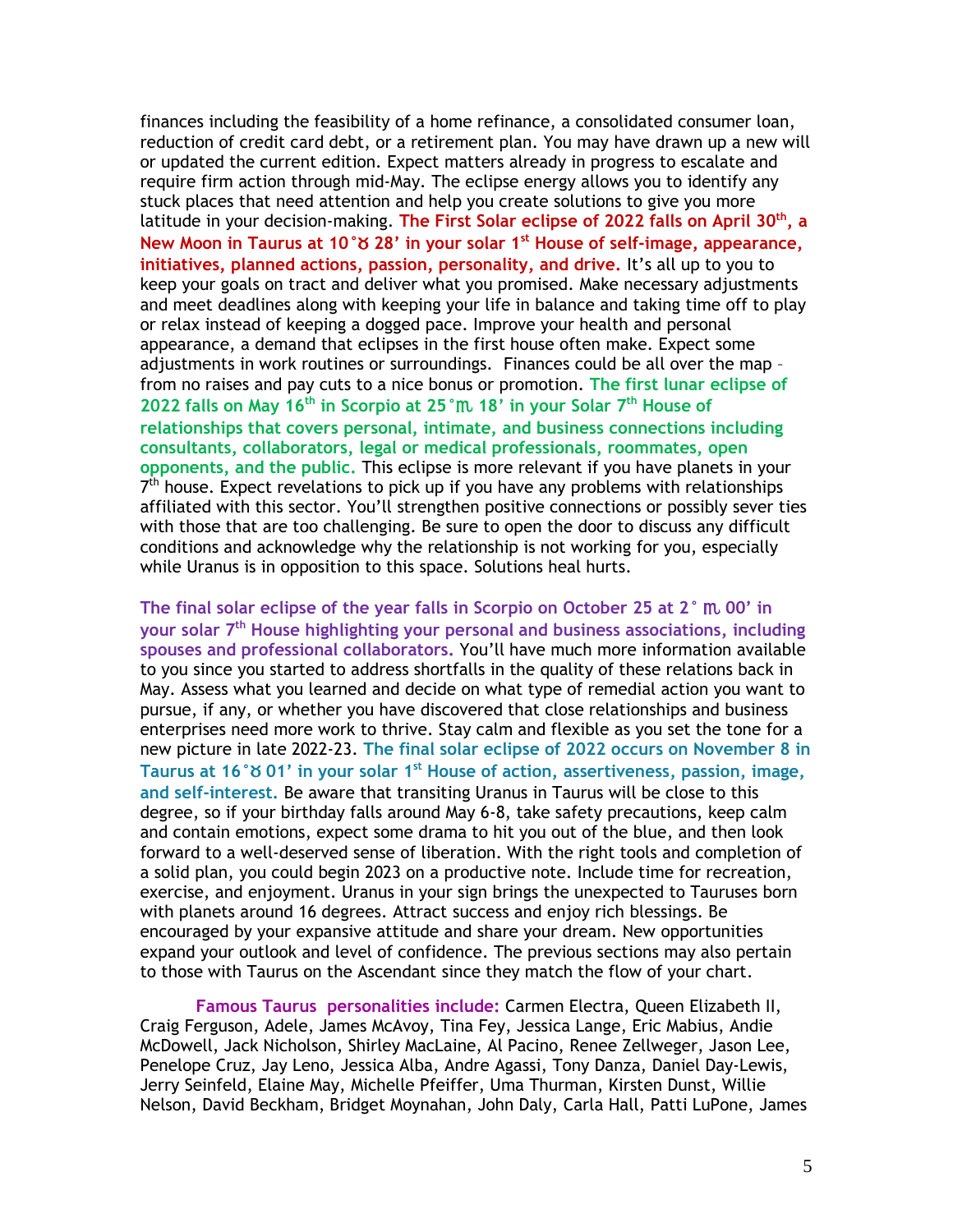Brown, Mary McDonnell, Elisabeth Rohm, Dwayne Johnson, Audrey Hepburn, Mark Zuckerberg, Randy Travis, Stephen Colbert, George Clooney, Cheryl Burke, Charles Grodin, Carla Hall, Tony Blair, Eva Peron, Iggy Pop, Enrique Iglesias, Billy Joel, Rosario Dawson, Candice Bergen, Bono, David Gergen, Gabriel Byrne, Katherine Hepburn, Stephen Baldwin, Dennis Rodman, Harvey Keitel, Stevie Wonder, Cate Blanchett, George Lucas, Debra Winger, Janet Jackson, Pierce Brosnan, Tori Spelling, Dennis Hopper, Chow Yun-Fat, Nora Ephron, Busta Rhymes, America Ferrara, and Cher.

### **PLANETS' ACTIVITY APRIL 19-MAY 20**

The 52<sup>nd</sup> Anniversary of Earth Day occurs on April 22, emphasizing healing our earth, focusing on natural processes, emerging green technologies, and innovative thinking that can restore the world's ecosystem. Note that two planets are going retrograde in the next month – Pluto in Capricorn and Mercury in Gemini, and Saturn joins them in Aquarius in early June.

As we head into Taurus territory, **Mercury is moving rapidly through Taurus, in the company of the Sun and Uranus on the 19th and creates a challenge for the Moon in Sagittarius who dislikes pondering too much over decisions and prefers swifter moves than earth signs usually deliver. Note the first Solar Eclipse of 2022 falls in Taurus on April 30 a New Moon in Taurus at 10°**b **28' at 4:28 PM EDT.** By April 29, Mercury is happily in its own sign, Gemini, giving communication venues a workout and delivering opinions in cordial tones to get valid points across and ease tension over differences. Professionalism motivates decision-making among invested groups. Be sure to get decisions out of the way to get productivity rolling before the three-week Mercury retrograde cycle begins and slows things down until it goes direct on June 3. **Venus starts this cycle in Pisces in the company of Jupiter and meets up with Neptune in Pisces before moving into passionate Aries on May 2.** Venus in Aries enjoys the camaraderie with Mercury in Gemini and can lead to development of new or renewed romantic relationships and harmony in developing plans and cooperative agreements. Enjoy a playful respite during this period. Clarify what you want from relationships and share the limelight so both parties feel exhilarated. Be sensitive to others' needs in personal or business alliances. At home base show loved ones how much you care about them and value contributions they make to your life. **Mars, the planet of action, is enjoying the limelight in Pisces this month and moves to its home turf, Aries, on May 24.** For many of you this might be a good travel week, or a time when you have much success running errands, shopping, or completing old business. Jupiter in Pisces and Pluto in Capricorn aid you, along with another sextile between Mars and Uranus that give you abundant energy and help you clear the slate to make room for new opportunities. Treat yourself to a relaxing weekend before Mercury goes retrograde on the 10<sup>th</sup> and cash in on an adventure. Table those household chores until Monday which can be a high energy day for many. Find ways to relax and discover news about how others go out of their way to help humanity. **Jupiter in Pisces is going at a rapid clip in this sign and by May 10, arrives in Aries where it gives you a long teaser glimpse of activities in the mill for you in 2023 depending on which house the transit occurs in your chart.** It will most affect you this month if you have planets at 25-30 degrees of Pisces, Taurus, Cancer, Scorpio, and Capricorn (earth and water signs) bringing a variety of benefits to your plans via a trine or sextile aspect to your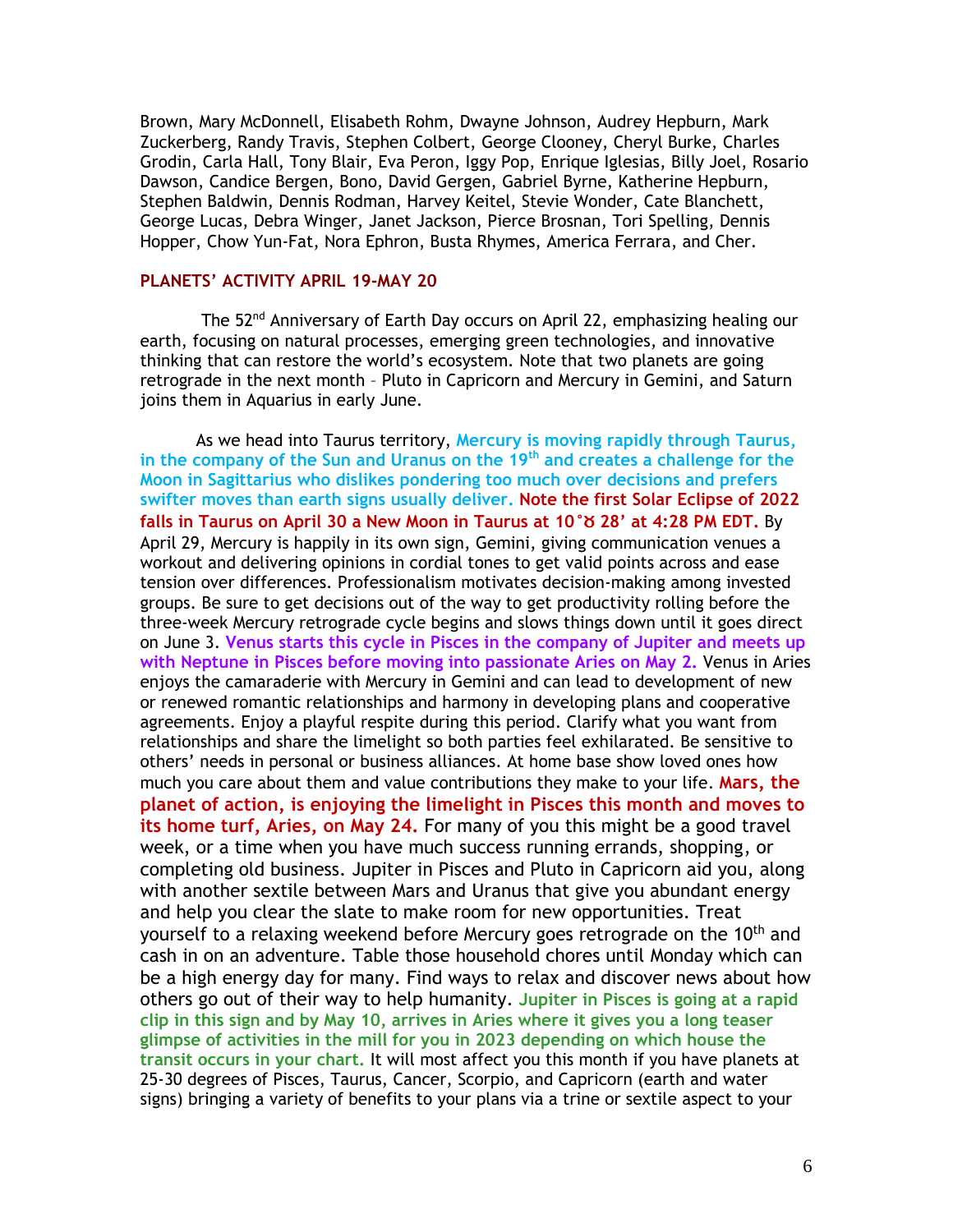Sun. On the other hand, if you have 0-1 degrees of Aries, Cancer, Libra, or Capricorn, after May 10, you experience the hard square or opposition that could bring you a few snags or delay your immediate plans. Continue to avoid spending time in large crowds with individuals who have not been vaccinated. Stay out of contaminated water or environments where suspicious plants spring up that could result in difficult to detect infections. Manage critical medical needs under the direction of skilled physicians. **Saturn in Aquarius moves direct now occupying 23-25 degrees of the sign. Those born with planets at these degrees of Aquarius, Taurus, Leo or Scorpio feel the greatest impact and possibly delays in plans during this cycle. Do all you can to complete tasks and projects in the month ahead.** Those of you with 23-25 degrees of Aries, Gemini, Libra or Sagittarius may bring tasks to a satisfactory conclusion and have positive feedback and experiences coming your way. Cancers or Virgos born with 23-25 degrees may have to adjust due dates, delay purchases, or gather more information to check specs and verify costs. The inconjunction aspect causes tension when it occurs near any of your planets or sensitive points. A standoff or stubbornness prevails when the Sun in Taurus squares Saturn in Aquarius on the 16<sup>th</sup>, so pick your companions wisely and look for art and entertainment venues to fill your down time. That day also is the time of the first 2022 lunar eclipse that falls in Scorpio **at 25°**h **18' at 12:14 am EDT.** You have a little more than a month before conditions feel like they are at a standstill. Watch how the business world and economy interact, along with the health of citizens and violent behavior in this country and elsewhere on the planet. Major crimes will surface in the news begging for solutions. **Uranus creates additional shakeups in Taurus igniting 14-15 degrees of the sign. Note conditions in global and personal arenas for clues. Tauruses born May 4-7 feel the blast more intensely now. This challenging energy forms new patterns that could also affect Leos born August 6-9, Scorpios born November 6-9, and Aquarius born February 3-5.** Have you been affected by this emotional volcano known as the Uranus in Taurus transit? The Taurus nature is very safety conscious yet the sudden chaos occurring in various parts of the world and our own home turf has been making an impact on the world stage in a very turbulent manner as daily reports sum up the damage from war, political conflict, Coronavirus, and personal differences, the economy, including oil prices and rising inflation. There is no shortage of vaccines in the U.S., so sign up if you are ready to keep yourself and others safe. How has your life changed? The employment picture is changing rapidly. Many organizations have agreed to put employees on a 10 hour day, 4-days-a-week work schedule, to accommodate staff. Others work limited hours, some employees are working from home, have been laid off, on furlough, or lost their jobs. If you are looking for a new job, examine the latest innovations, especially in firms that are working on medical or technological breakthroughs. Resume travel and start planning reunions with family while you continue engaging in safe practices. **Neptune in Pisces affects individuals born March 14-17 during this time** and has an impact on your schedule of work and important plans. Water signs Cancer and Scorpio, along with Pisces, are more receptive now to intuitive vibes if born with planets at 24-25 degrees of their signs; Gemini, Virgo and Sagittarius with planets at these degrees encounter challenges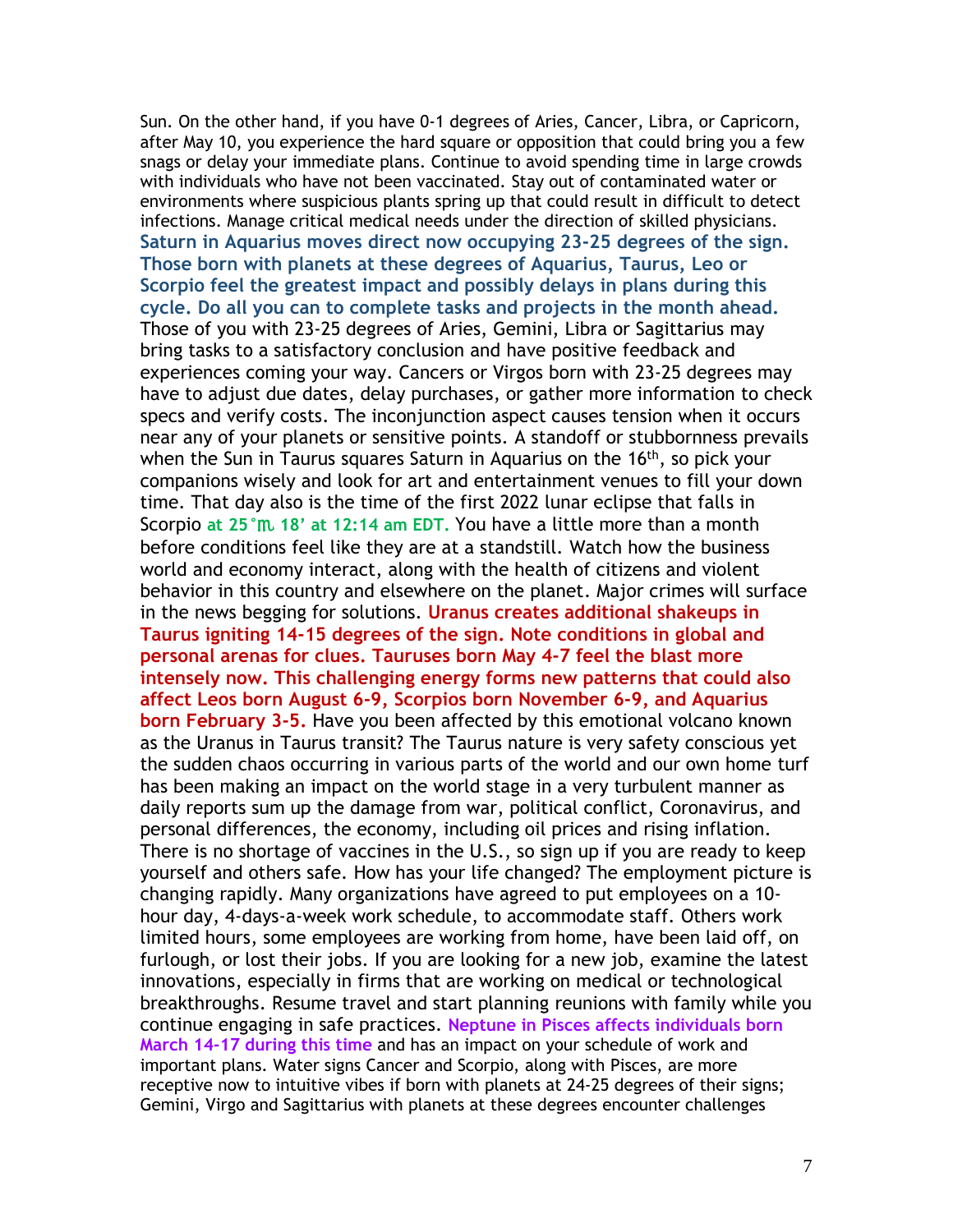regarding computer viruses, text messages, scam mail and phone calls, written information, vague clauses, partially completed work, respiratory issues, and allergic reactions to airborne odors and fragrances. Not surprisingly with the delays due to the Coronavirus, you are working on revisions of goals, plans, routines and physical structures. Healthwise, check your feet and don't go barefoot. Make sure the air you breathe is as pure as you can get it, that you wear your mask when mandated, and monitor food and water quality. Lungs remain sensitive making it important to avoid catching pneumonia. Have a checkup if persistent coughs affect your health. Frequently update electronic equipment to safeguard privacy. Widespread hacking, fake mail, and scams related to social media and financial institutions are on the rise. Report them and help put those criminals out of business! Develop your desired goals and go after them. **Pluto in Capricorn turns retrograde at 28 degrees on April 29 and goes direct on October 8. Check the house in your chart where Pluto is present to assess likely issues and blocks that need your attention. Use down time to solve problems while this transit is in effect. April 25-May 1 could be your most productive period with Pluto along with the first week of May.** Pursue goals and interests at a slower and more thorough pace. Watch trends involving financial programs, budgets, government funds and any resources that are likely to undergo cuts or extreme shifts leading to a change in the status quo (think interest rates and gasoline prices). The 29<sup>th</sup> is a regrouping position called a station and shifts power involving personal dealings, health, anger matters, covert operations and secrets. Those of you born around the 24<sup>th</sup> and 25<sup>th</sup> degree of cardinal signs Aries, Cancer, Libra and Capricorn are likely to feel the most energy from this planetary traveler. Where are you noticing delays? Does it seem like you're moving in slow motion? Readers report an abundance of canceled plans or the delay in filling orders. Vendors blame deliveries on the war Russia is waging in the Ukraine and the COVID-19 phenomenon affecting the U.S. and many countries. Be aware of price gouging – everything is going up and shrinking in size. Once the long Pluto retrograde ends, you'll eagerly embrace a renewal of outlook and the release of temporary, undesirable baggage. Anticipate a new beginning! Welcome the Karma cleaners to help you remove blocks that led to rigid outlooks. Watch for exposés of secret information on the global level. **Chiron, the Wounded Healer travels over 13-14 degrees of Aries,** most affecting those born April 2-5. With your flair for leading, Aries, determine when it is time to take charge of your life to build self-confidence. Grab the reins by addressing old issues from the past that have plagued your subconscious with distracting tension and fear over what you might find buried within you. Once you're ready to face the truth, open the door to positive conditions that lead you to your cherished goals. Contact your astrologer to define important dates and trends because each chart is unique and benefits from personal interpretation. Get ready for a round of deep release that heals your emotions while you dislodge the angst you have buried. Start getting the good night's sleep you deserve and buy a new pillow. Press the start button to enthusiastically search for preferred social, business, or romantic relationships. As you grow spiritually and mentally, you'll create a new perspective during this powerful Chiron cycle. Heal, welcome truth, and cherish the unfolding path to center your soul. New insights ahead!

# **LUNAR/SOLAR CYCLES APRIL 19 THROUGH MAY 20**

**April 19:** Sun enters Taurus, 10:24 PM EDT **April 30: New Moon Solar Eclipse in Taurus 4:28 PM EDT 10°**  $\sigma$  **28'**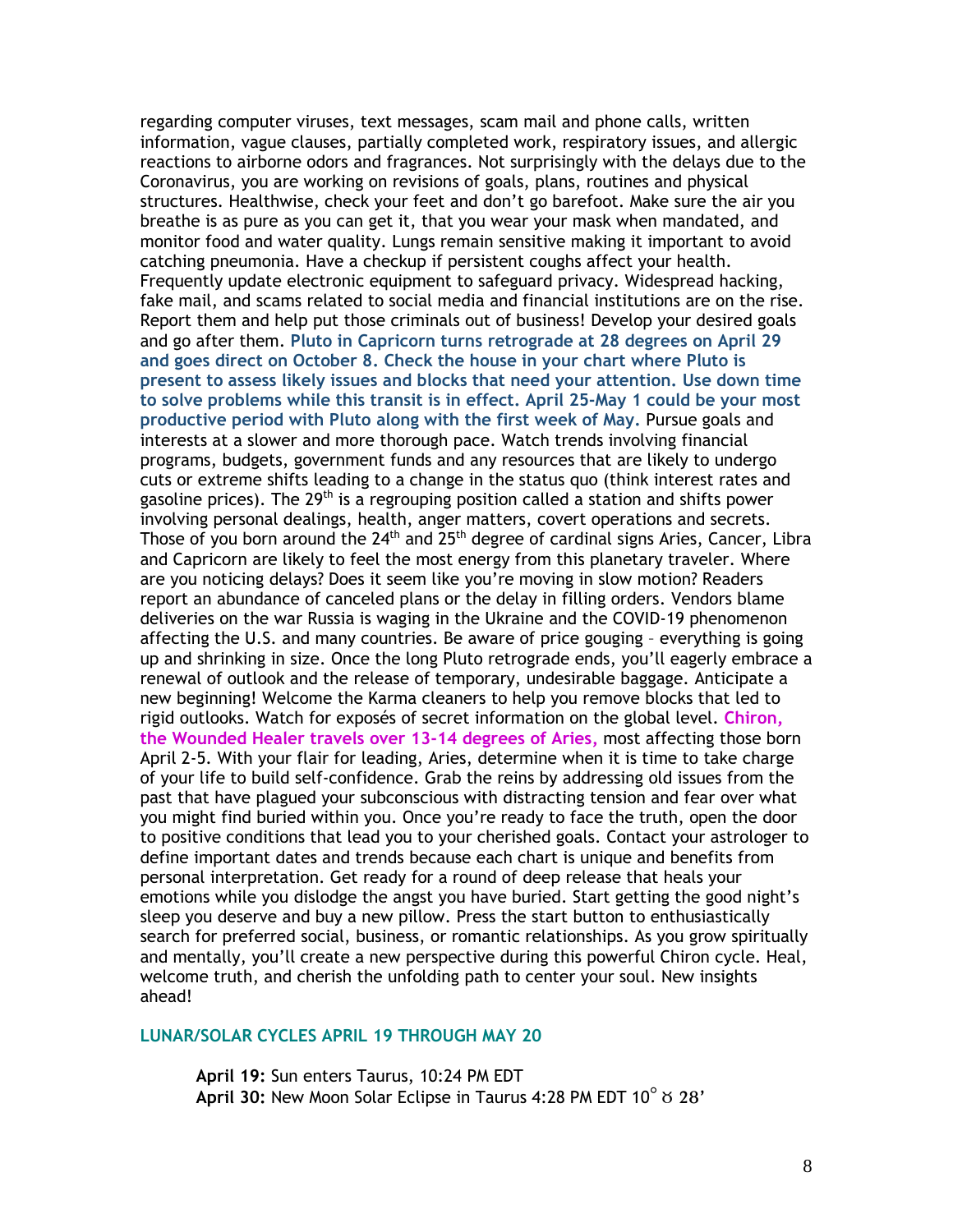**May 16:** Full Moon Lunar Eclipse in Scorpio, 12:14 AM EDT, 25°h 18' **May 20:** Sun Enters Gemini, 9:23 AM EDT

### **PEOPLE, PLACES AND TOPICS IN THE NEWS**

**Over the last few months, relationships have escalated between the western allies and countries sympathetic to Russia's initiation of war to overtake Ukraine. As I write this section, Russia has begun an offensive fight in Ukraine's eastern sector.** Although powerful eclipse activity has dominated events in the U.S., we continue to experience the transits of several forceful planets that trigger activity in hot spots in the U.S. and abroad that have led to strained relationships. Although many parts of the U.S. are lifting Coronavirus restrictions, others are reinstating wearing of masks due to an increasing number of COVID-19 cases from new strains, namely B.1.1.7. Perhaps at this reflective time of the year when we are offering follow-up boosters of vaccine to contain further spread of the virus, we can put our energy into seeking sensible solutions that benefit humanity.

**Katanji Brown Jackson** is an American attorney and jurist who has served as a United States Circuit Judge of the United States Court of Appeals for the District of Columbia Circuit since 2021. She received her commission as a United States Circuit judge last year in June. On April 8, Judge Jackson became an associate justice-designate of the Supreme Court of the United States. She is the first Black woman who will serve on the Supreme Court in this capacity vice Justice Stephen Breyer who is retiring this summer. Justice Jackson, a Virgo, was born in Washington, D.C., on September 14, 1970. Her chart shows several planets in Virgo that reflect her wisdom, a sharp eye for discerning facts, and ability to weigh decisions when circumstances have been adequately presented. She has 4 Scorpio placements that indicate she is strongly detail-oriented with a preference for researching various facets of a case. Her Moon in compassionate Pisces supports a balanced perspective on how she views the court's role. Wishing Justice Jackson an abundance of judicial success.

**Gilbert Jeremy Gottfried** was a Pisces born in Brooklyn, NY on February 28, 1955. He died from a rare form of muscular dystrophy on April 12 in Manhattan and had been ill for a long time. He was an American stand-up comedian and actor. His persona as a comedian featured an exaggerated shrill voice, strong New York accent, and emphasis on crude humor. His chart reflects his bawdy take on humor with Juno, Saturn, and Dark Moon Lilith in Scorpio in hard aspect to Pluto in Leo and his natal Moon in Taurus. Jupiter and Uranus in Cancer opposed natal Venus in Capricorn showing how irreverent he could be when performing. Everyone was a target. Gilbert's face looked like he might have had a Scorpio Ascendant. He also played the parrot, Iago, in the movie, Aladdin. Once you heard Gilbert's voice you never forgot it. Many from the world of comedy and entertainment spoke out in praise of Mr. Gottfried's work. May he rest in peace.

**American Idol:** As I write this section, 14 contestants are in the running to become the next Idol. The pool of candidates is exploding with talent. Vote for your favorite. Check the IDOL website for details. The show's principals are Host, **Ryan Seacrest, a Capricorn**; Judges: **Katy Perry, a Scorpio**, **Lionel Richie, a Gemini** and **Luke Bryan, a Cancer**.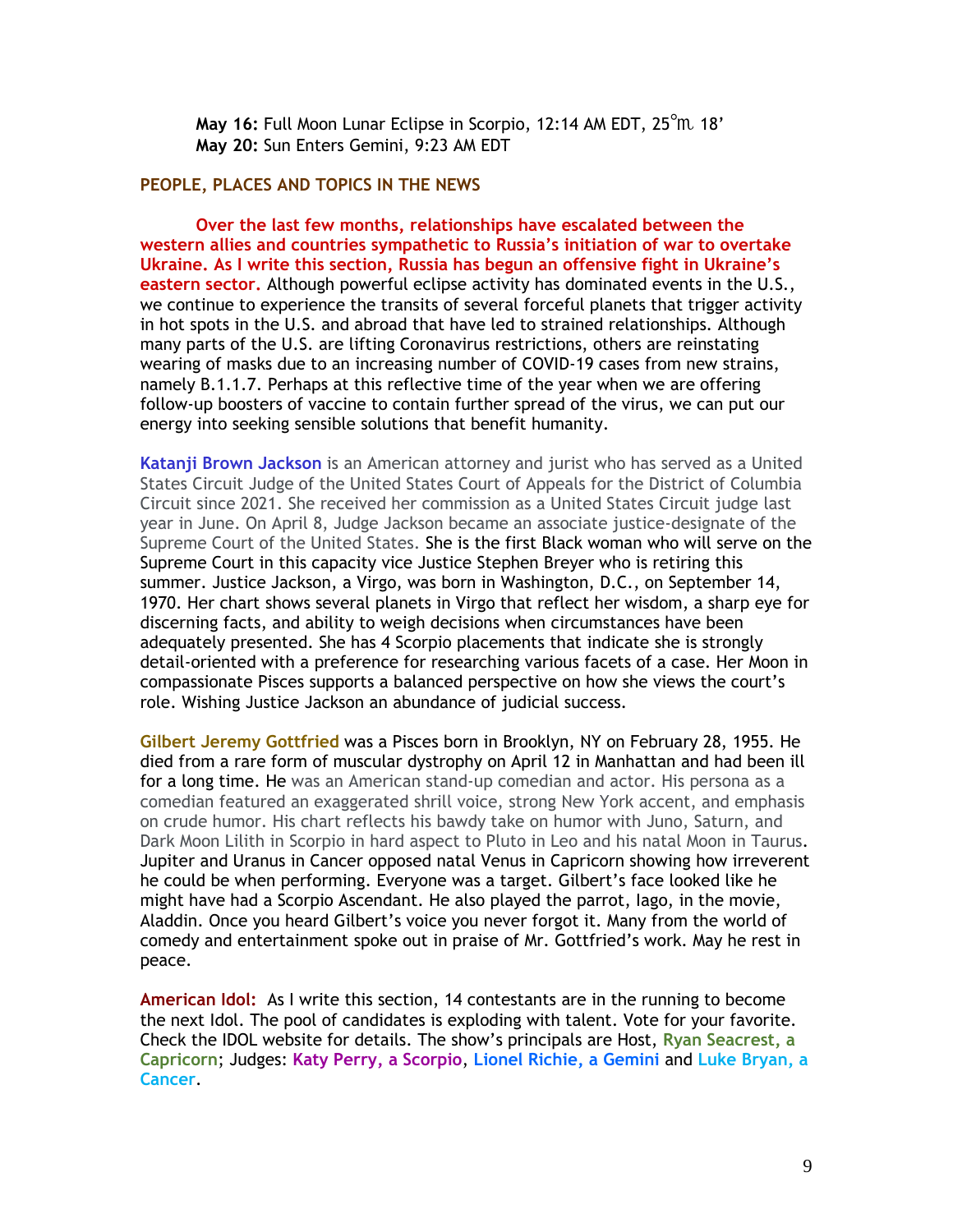### **READERS CORNER:**

Thank you for the messages you sent regarding last month's question. Several readers commented on the enjoyable takes on how sun signs show their distinguishing characteristics in the work world. I hope you have a clearer understanding, too, and found answers to help you appreciate what makes your colleagues tick. Here are three short questions from readers related to Mercury going retrograde on May 10.

**Q.** I just received an offer on my home. If I agree to settle on a date that falls during Mercury's retrograde period, will my deal fall through?

**A.** You accepted a sales contract and deposit in April well ahead of the Mercury station that will occur on May 10. The date you should avoid is June 3 when the retrograde ends and any others that your astrologer may have highlighted that are not advantageous for you to sign contracts. On your end, things look clear. Without specifics on the buyer, you cannot determine the circumstances unless the party discloses details. Include a contingency clause or negotiate a way to retain the deposit. Stay positive.

**Q.** My destination wedding is set for Saturday, May 14. Our travel date is Tuesday, May 10. Should I keep these plans as is?

**A.** If possible, travel to your wedding destination a day later or a day before the 10<sup>th</sup>. You selected the wedding date months ago and there is no need to change it.

**Q.** I will be starting a new job on June 6 and will be traveling the weekend before with my family. We will arrive at our new home on the  $3<sup>rd</sup>$  of June and the movers will be there on the 4<sup>th</sup>. Will these dates work out?

**A.** You haven't indicated when settlement will occur. Is it possible to settle on or prior to June 2 and stay in lodging before your movers arrive on the 4<sup>th</sup>? Many settlements take place in the morning. In addition to Mercury turning direct on the 3<sup>rd</sup>, the Moon opposes Pluto at 11:15 AM and could affect or delay the settlement time. Arrange to have your settlement papers cleared as much as possible by June 1.

Thank you to all who sent in questions and comments about earlier newsletters. I will include more questions in Readers' Corner next month. I'm glad you liked the Aries issue and welcome your thoughts on Taurus.

**QUOTE OF THE MONTH:** *"In three words I can sum up everything I have learned about life: it goes on."* …Robert Frost

## **OFFICE HOURS**

Monday through Friday 12–6 PM Saturday – 12-4 PM